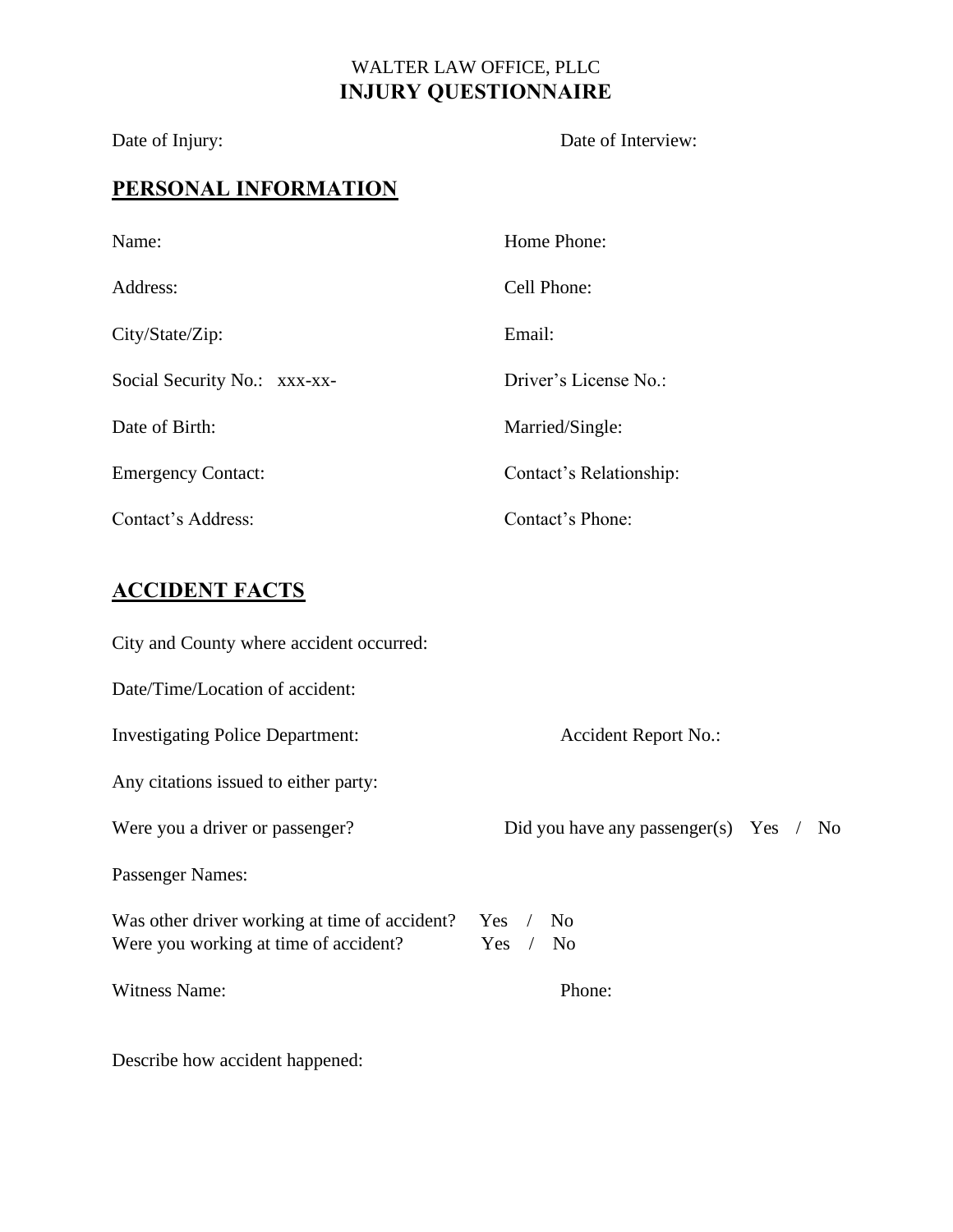### **EMPLOYMENT/LOST WAGE INFORMATION**

| Employer:                                                                                               | Job Title:    |  |
|---------------------------------------------------------------------------------------------------------|---------------|--|
| Address:                                                                                                | Date of Hire: |  |
| City/State/Zip:                                                                                         | Phone:        |  |
| Work dates/hours missed:                                                                                |               |  |
| Vacation/Personal/Sick Leave used:                                                                      |               |  |
| I was working ____ hours per day; ____ days per week;<br>at the rate of \$_____ per hour/day/week/month |               |  |
|                                                                                                         |               |  |

#### **INJURIES**

Did you go to a Hospital? Yes / No By ambulance? Yes / No

Hospital Name: Date of Visit:

Describe your injuries:

Have you ever injured, or received medical treatment, for these parts of your body before? Yes / No

List all doctors/dates you have seen since the accident: